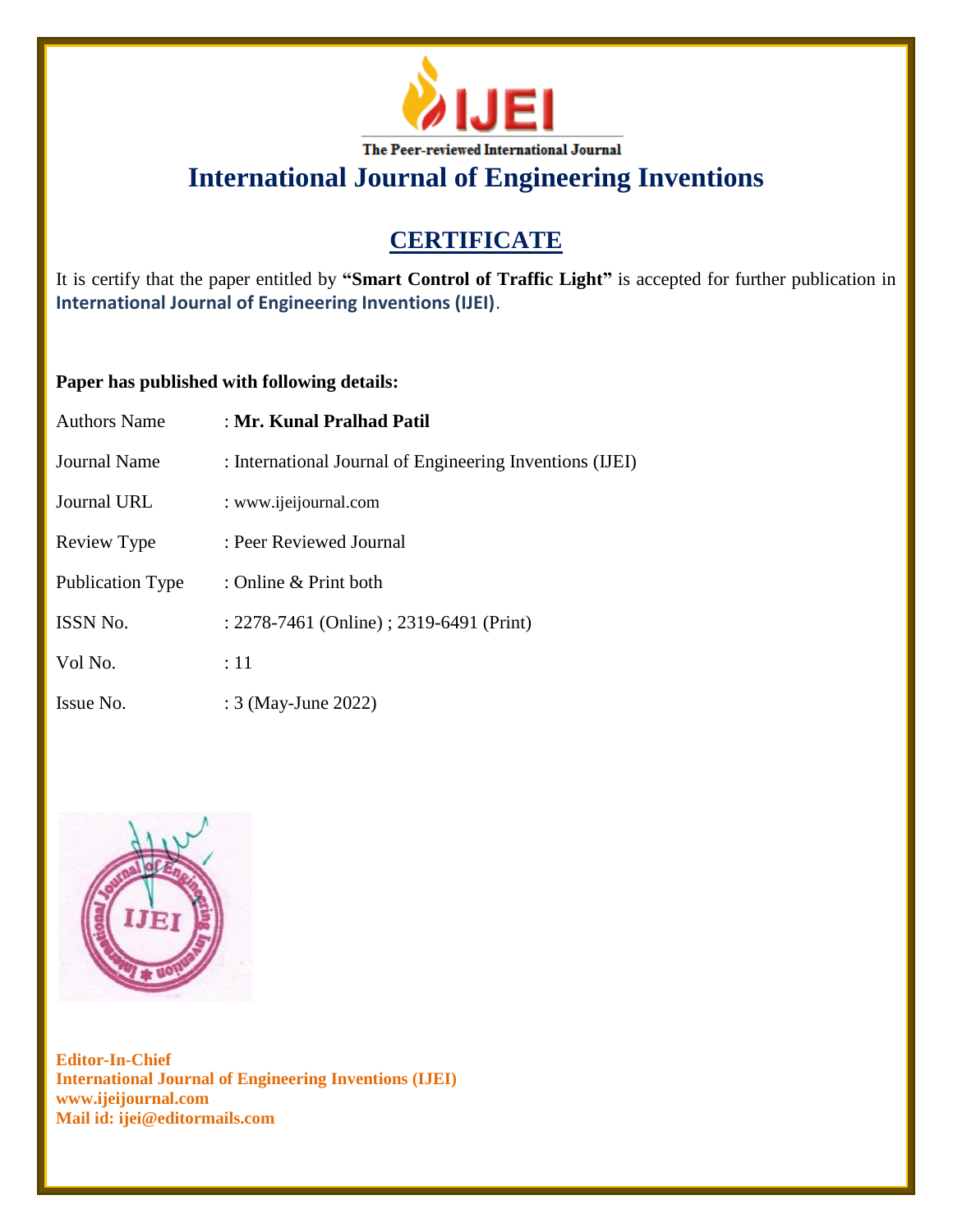

# **CERTIFICATE**

It is certify that the paper entitled by **"Smart Control of Traffic Light"** is accepted for further publication in **International Journal of Engineering Inventions (IJEI)**.

## **Paper has published with following details:**

| <b>Authors Name</b>     | : Ms. Priyanka Vilas Shelke                              |
|-------------------------|----------------------------------------------------------|
| Journal Name            | : International Journal of Engineering Inventions (IJEI) |
| <b>Journal URL</b>      | : www.ijeijournal.com                                    |
| Review Type             | : Peer Reviewed Journal                                  |
| <b>Publication Type</b> | : Online $&$ Print both                                  |
| <b>ISSN No.</b>         | : 2278-7461 (Online) ; 2319-6491 (Print)                 |
| Vol No.                 | :11                                                      |
| Issue No.               | : 3 (May-June 2022)                                      |

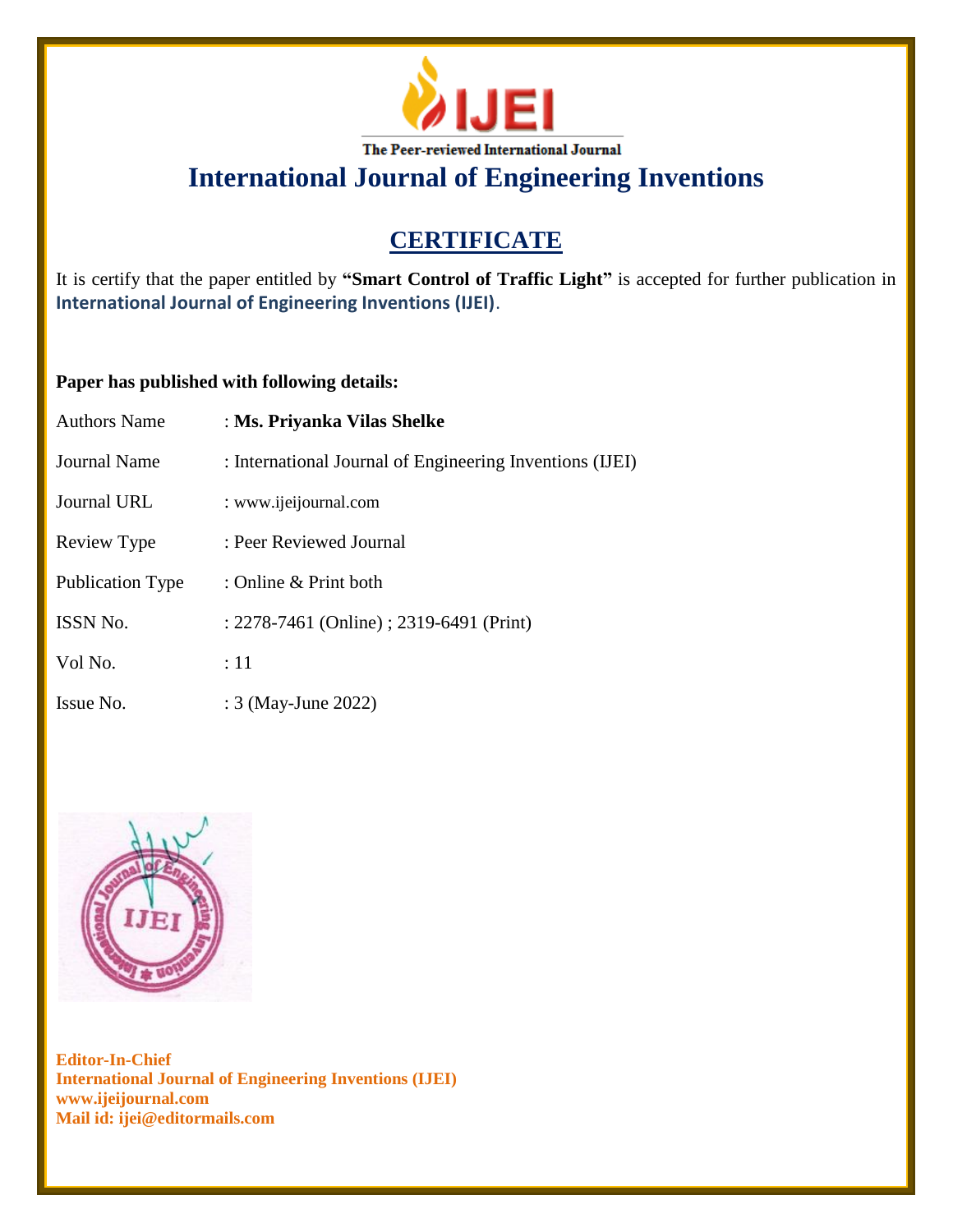

# **CERTIFICATE**

It is certify that the paper entitled by **"Smart Control of Traffic Light"** is accepted for further publication in **International Journal of Engineering Inventions (IJEI)**.

## **Paper has published with following details:**

| <b>Authors Name</b>     | : Ms. Sushmita Suresh Shirsat                            |
|-------------------------|----------------------------------------------------------|
| <b>Journal Name</b>     | : International Journal of Engineering Inventions (IJEI) |
| Journal URL             | : www.ijeijournal.com                                    |
| Review Type             | : Peer Reviewed Journal                                  |
| <b>Publication Type</b> | : Online $&$ Print both                                  |
| <b>ISSN No.</b>         | : 2278-7461 (Online) ; 2319-6491 (Print)                 |
| Vol No.                 | :11                                                      |
| Issue No.               | : 3 (May-June 2022)                                      |

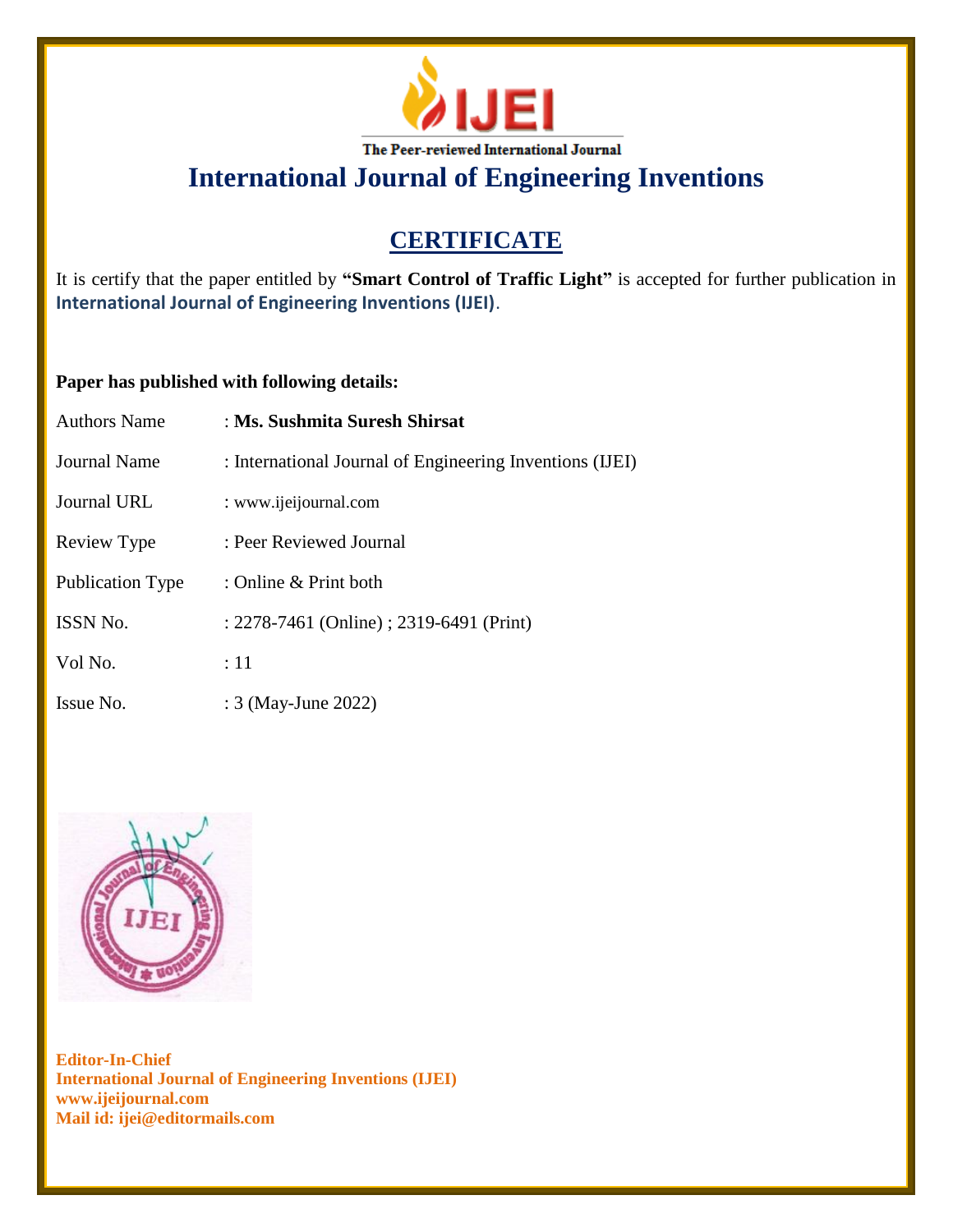

# **CERTIFICATE**

It is certify that the paper entitled by **"Smart Control of Traffic Light"** is accepted for further publication in **International Journal of Engineering Inventions (IJEI)**.

## **Paper has published with following details:**

| <b>Authors Name</b>     | : Megha Hiraman Yadav                                    |
|-------------------------|----------------------------------------------------------|
| Journal Name            | : International Journal of Engineering Inventions (IJEI) |
| <b>Journal URL</b>      | : www.ijeijournal.com                                    |
| Review Type             | : Peer Reviewed Journal                                  |
| <b>Publication Type</b> | : Online & Print both                                    |
| <b>ISSN No.</b>         | : 2278-7461 (Online) ; 2319-6491 (Print)                 |
| Vol No.                 | :11                                                      |
| Issue No.               | : 3 (May-June 2022)                                      |